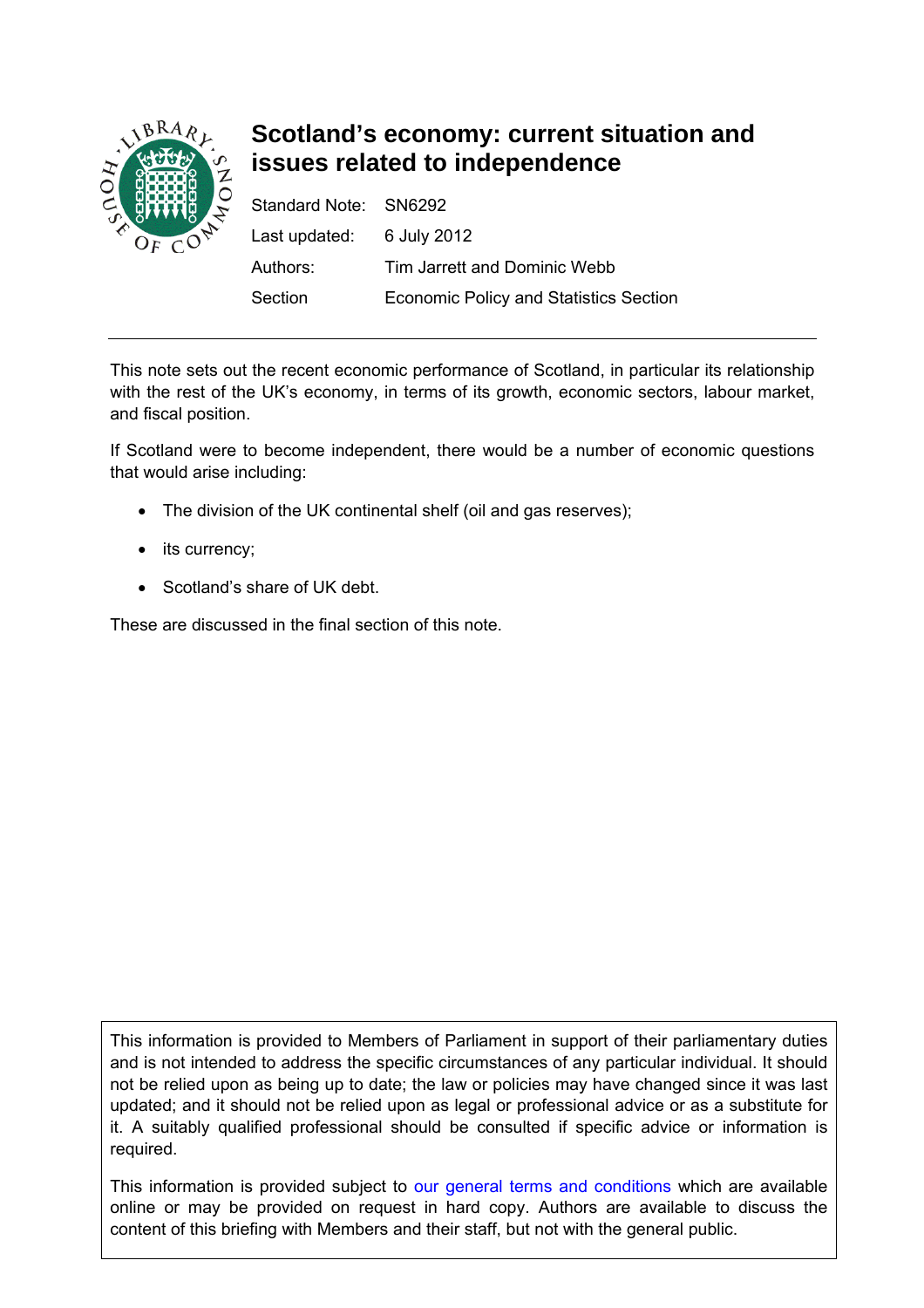## **Contents**

| 1           | <b>Introduction</b>  | 3                                                 |                |  |
|-------------|----------------------|---------------------------------------------------|----------------|--|
| $\mathbf 2$ |                      | The Scotland Act 2012                             | 3              |  |
| 3           | <b>Economy</b>       |                                                   |                |  |
|             | 3.1                  | Fiscal position - is Scotland "subsidised"?       | 4              |  |
|             |                      | Expenditure per head                              | $\overline{4}$ |  |
|             |                      | Total tax revenues and public expenditure         | 5              |  |
|             | 3.2                  | Economic output                                   | 6              |  |
|             |                      | Contribution to UK economy                        | 6              |  |
|             |                      | Growth                                            | $\overline{7}$ |  |
|             |                      | Sectoral breakdown                                | $\overline{7}$ |  |
|             | 3.3                  | Corporate statistics                              | 9              |  |
|             | 3.4                  | <b>Foreign Direct Investment</b>                  | 10             |  |
|             | 3.5                  | Unemployment                                      | 10             |  |
| 4           | <b>Future issues</b> | 11                                                |                |  |
|             | 4.1                  | The small and open nature of the Scottish economy | 11             |  |
|             | 4.2                  | Oil production and tax revenues                   | 11             |  |
|             | 4.3                  | Debt transfer from the rest of the UK             | 14             |  |
|             | 4.4                  | Issuance of bonds and credit ratings              | 15             |  |
|             | 4.5                  | Currency                                          | 16             |  |
|             |                      | Own currency                                      | 16             |  |
|             |                      | Pound sterling                                    | 16             |  |
|             |                      | Euro                                              | 17             |  |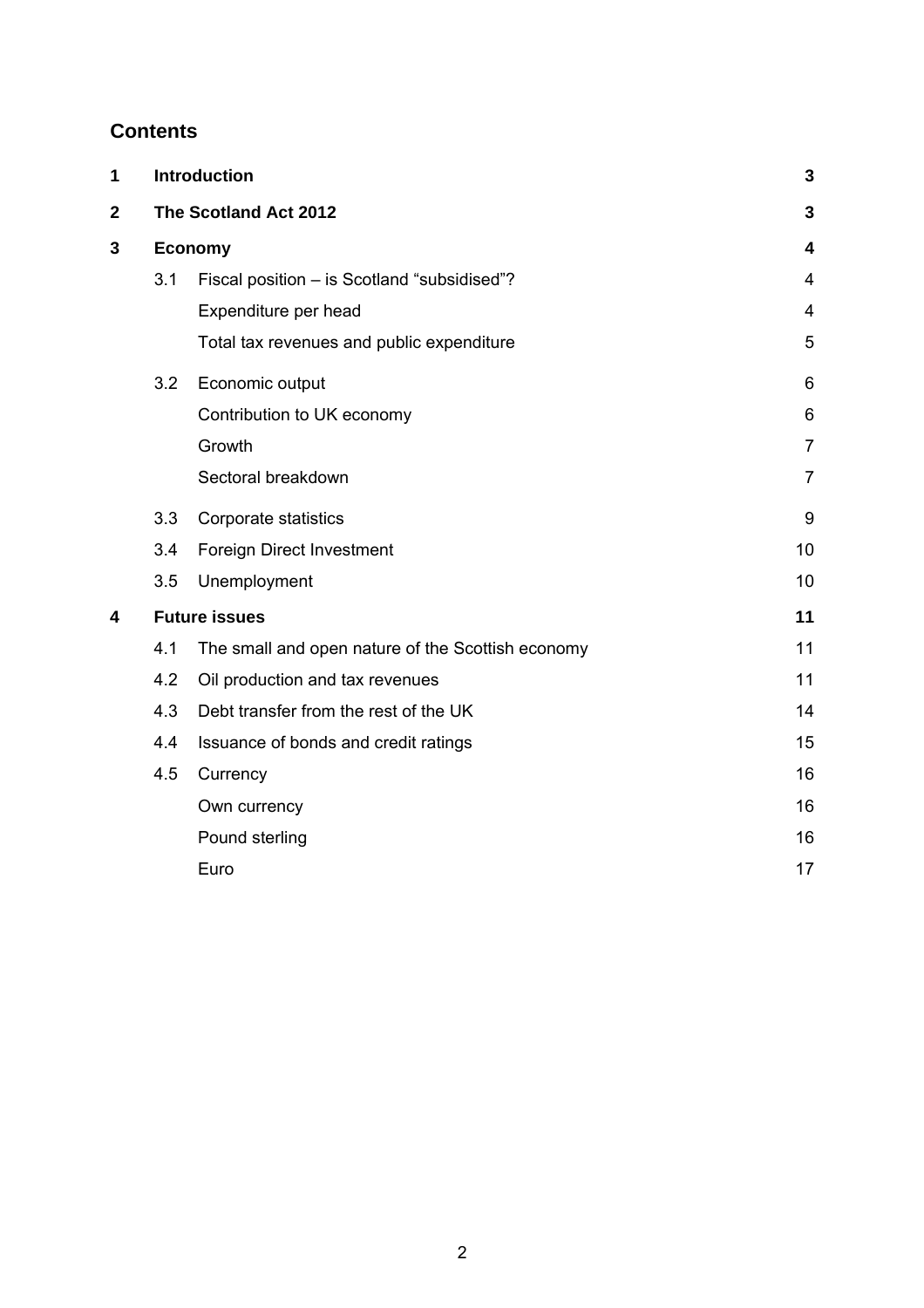## <span id="page-2-0"></span>**1 Introduction**

This note considers the current state of the Scottish economy, and speculates on the possible economic implications of a vote in favour Scottish independence. Such analysis is difficult because of a number of uncertainties including:

- timing any independence settlement might not be implemented for some time after the referendum. As such, there is considerable uncertainty about how the Scottish economy might look at that time, as well as the state of the UK and global economies.
- independence settlement terms this would be a political decision between Scotland and the rest of the UK, determining the allocation of the UK's debt, and also the division of the UK continental shelf in respect of oil and gas reserves;
- the policy of the Government of an independent Scotland economic, financial and other policies such as immigration would have a significant bearing on the prospects for the economy of an independent Scotland;
- the benefits and costs of independence are unlikely to be constant, but rather will ebb and flow over time.

## **2 The Scotland Act 2012**

The Scotland Act 2012 increases the financial powers of the Scottish Parliament. By the time its provisions are fully implemented, in April 2016, the Scottish Parliament will raise around 30% of its budget compared with around 15% now. The main financial provisions include:

- A new Scottish rate of income tax which will replace part of UK income tax
- Devolution of stamp duty and landfill tax
- New borrowing powers, subject to certain limits
- A Scottish cash reserve.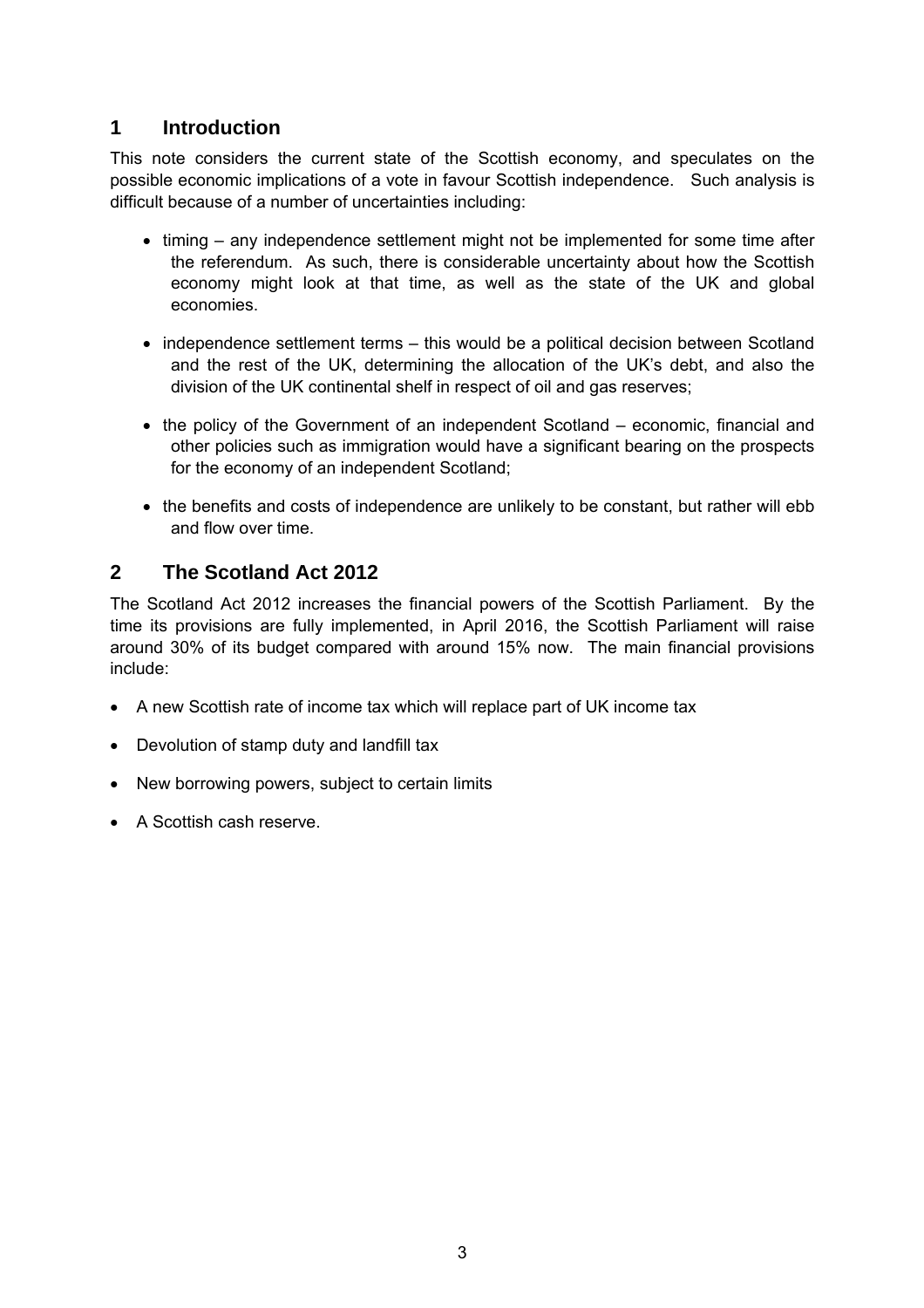## <span id="page-3-0"></span>**3 Economy**

## **3.1 Fiscal position – is Scotland "subsidised"?**

## *Expenditure per head*

In 2010/11 public spending per head in Scotland was around £1,500 (18%) higher than in England, according to figures published by the Treasury. Spending per head in Scotland was around the same as that in London but lower than in Northern Ireland.

|                             |         |         | 2010-11      |
|-----------------------------|---------|---------|--------------|
|                             | 2009-10 | 2010-11 | <b>Index</b> |
|                             |         |         | $UK = 100$   |
| North East                  | 9,433   | 9,501   | 107          |
| North West                  | 9,229   | 9,386   | 106          |
| Yorkshire and the Humber    | 8,449   | 8,512   | 96           |
| East Midlands               | 7,917   | 8,098   | 91           |
| West Midlands               | 8,579   | 8,679   | 98           |
| East                        | 7,647   | 7,834   | 88           |
| London                      | 10,183  | 10,198  | 115          |
| South East                  | 7,481   | 7,529   | 85           |
| South West                  | 7,942   | 8,096   | 91           |
|                             |         |         |              |
| England                     | 8,531   | 8,634   | 97           |
| Scotland                    | 9,940   | 10,165  | 114          |
| Wales                       | 9,709   | 9,947   | 112          |
| Northern Ireland            | 10,564  | 10,668  | 120          |
| UK identifiable expenditure | 8,766   | 8,884   | 100          |
|                             |         |         |              |

#### **Public expenditure by country and region, per head (£ per head) (a)**

Sources: HM Treasury, *Public Expenditure Statistical Analyses,* ONS, *Regional GVA*, Library calculations Notes: (a) Identifiable public expenditure on services

The figures for Scotland (and the other countries and regions) cover all spending which can be identified as benefiting residents of that area. For Scotland, this means the data cover spending by the Scottish Government but also spending in Scotland carried out by UK government departments. An example of the latter would be benefit spending which is carried out by the Department for Work and Pensions throughout the whole of Great Britain.

The data covers expenditure allocated on the basis of the region that benefited from the expenditure or whom the expenditure was for, which covers around 83% of total public expenditure. This is known as "identifiable expenditure". Some expenditure, such as most defence spending, is regarded as benefiting the UK as a whole and therefore is not attributed to a particular region. The Library Standard Note, *[Public expenditure by country and region](http://www.parliament.uk/briefing-papers/SN04033.pdf)* (SN04033) sets out public expenditure in Scotland, and the other countries of the United Kingdom in detail.

The Scottish Government also publishes its own estimates of public spending per capita.<sup>[1](#page-3-1)</sup> These show public spending per head of £11,785 for Scotland and £10,663 for the UK. On these figures, Scotland's spending per head is 10.5% higher than for the UK as a whole, a slightly lower differential than the 14.4% on Treasury figures given the table above.

<span id="page-3-1"></span><sup>1</sup> Scottish Government, *[Government Expenditure and Revenue Scotland 2010/11](http://www.scotland.gov.uk/Resource/0038/00389321.pdf)*, 7 March 2012, Table 5.6, p40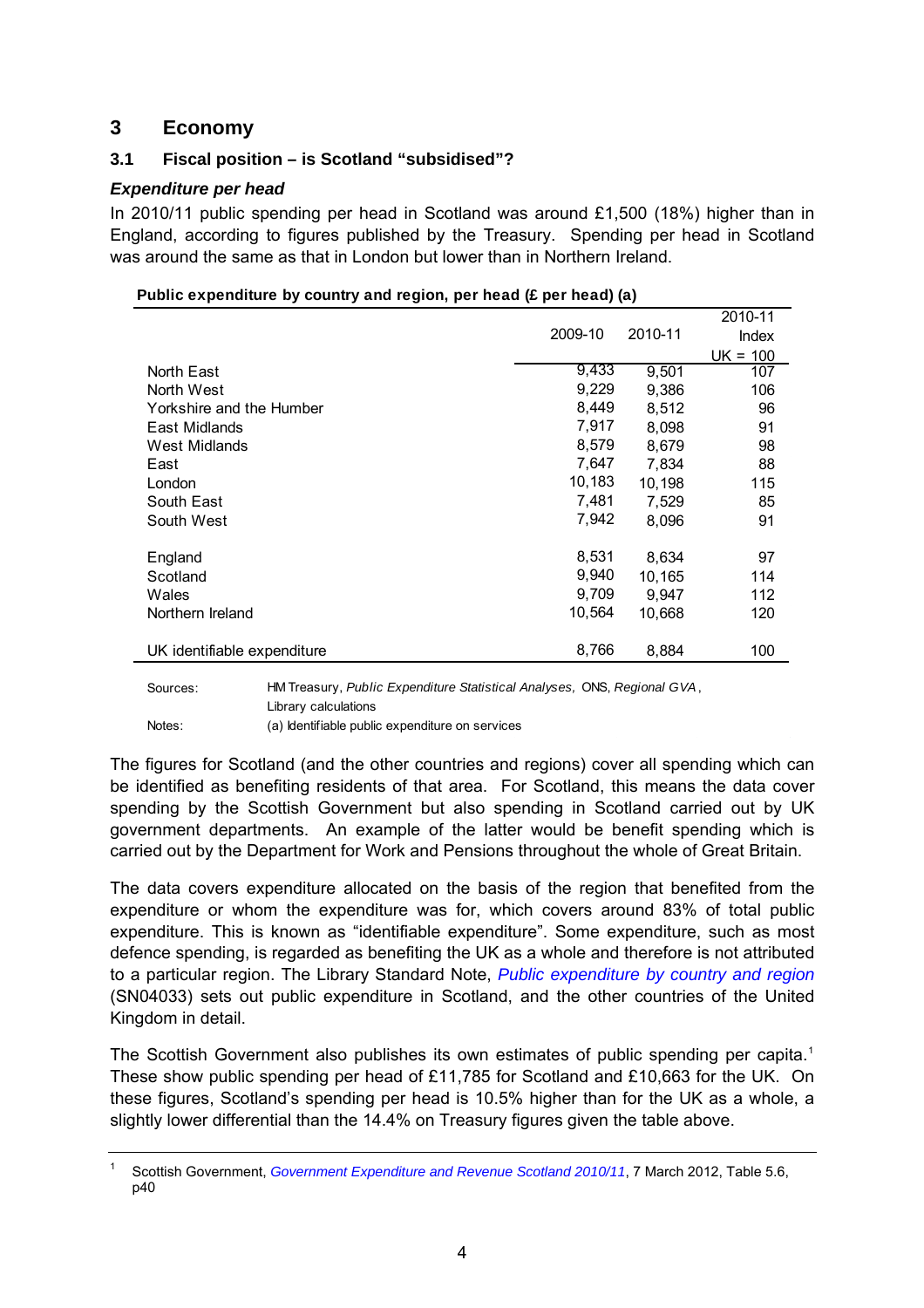<span id="page-4-0"></span>The allocation of public spending to the devolved administrations is determined by the population-based Barnett formula.<sup>[2](#page-4-1)</sup> The formula has been criticised for being unrelated to need. $^3$  $^3$ 

A number of arguments have been put forward as to why Scotland, Wales and Northern Ireland might need higher levels of public spending per head than England. For example, the population is more sparsely distributed in these countries and this makes provision of a standard level of service more expensive. In the past, commentators have also referred to higher morbidity rates and poverty in Scotland. Others point out that Scotland's per capita income is greater than a number of English regions which receive less public money.

## *Total tax revenues and public expenditure*

The Scottish Government has estimated the tax receipts of Scotland for 2010/11. Excluding revenues from North Sea oil production, Scotland had revenue of £45.2 billion (8.3% of the UK total)

The allocation of North Sea oil and gas revenues has a significant impact. If Scotland is allocated a share based on its share of the UK population (8.4%), total revenue increases from £45.2 billion to £45.9 billion. The Scottish Government also presents an estimate based on an "illustrative geographical share" where Scotland receives around 85-95% of North Sea revenue. Under this approach, revenue increases to £53.1 billion, or 9.6% of UK revenues.<sup>[4](#page-4-3)</sup>

The Scottish Government estimates that total public spending in Scotland in 2010/11 was £61.6 billion. Using this figure, together with the various estimates of revenue, allows estimates of Scotland's net fiscal position to be calculated. These are shown in the table below. Scotland has a fiscal deficit on all three approaches to allocating North Sea revenue. The deficit is greatest if no oil revenue is allocated to Scotland. Under this scenario, the deficit is £18.6 billion or 15.6% of GDP. If the geographical share of revenue is allocated the deficit falls to £10.7 billion (or 7.4% of GDP). It is important to remember that the UK as a whole had a fiscal deficit in 2010/11 of 9.5% of GDP.

|                              | No North Sea<br>revenue | per capita share<br>of North Sea revenue | Geographical share (85-95%)<br>of North Sea revenue |
|------------------------------|-------------------------|------------------------------------------|-----------------------------------------------------|
| Revenue                      | 45.2                    | 45.9                                     | 53.1                                                |
| <b>Expenditure</b>           | 63.8                    | 63.8                                     | 63.8                                                |
| Net fiscal balance           | $-18.6$                 | $-17.9$                                  | $-10.7$                                             |
| Net fiscal balance, % of GDP | $-15.6$                 | $-14.7$                                  | $-7.4$                                              |

| Scottish Government estimates of Scotland's net fiscal balance, 2010/11, £ billion |  |
|------------------------------------------------------------------------------------|--|
|------------------------------------------------------------------------------------|--|

Source: Scottish Government, Government Expenditure and Revenue Scotland 2010-11, Tables 2.1 and 2.2a-c

Oxford Economics have calculated fiscal balances (the difference between revenue and spending) for the countries and regions of the UK. In this calculation, revenue from the North

<span id="page-4-1"></span><sup>2</sup> There is more information on the Barnett Formula in House of Commons Library Research Paper, *[The Barnett](http://www.parliament.uk/briefing-papers/commons-research-papers/Economy-and-finance/Public-expenditure/2007)  Formula*, RP07/91, December 2007

<span id="page-4-2"></span>For example, see House of Lords Select Committee on the Barnett Formula, *[The Barnett Formula](http://www.publications.parliament.uk/pa/ld200809/ldselect/ldbarnett/139/139.pdf)*, 1<sup>st</sup> report 2008/09, 17 July 2009, p7 4

<span id="page-4-3"></span>Scottish Government, *[Government Expenditure and Revenue Scotland 2010/11](http://www.scotland.gov.uk/Resource/0038/00389321.pdf)*, 7 March 2012, p5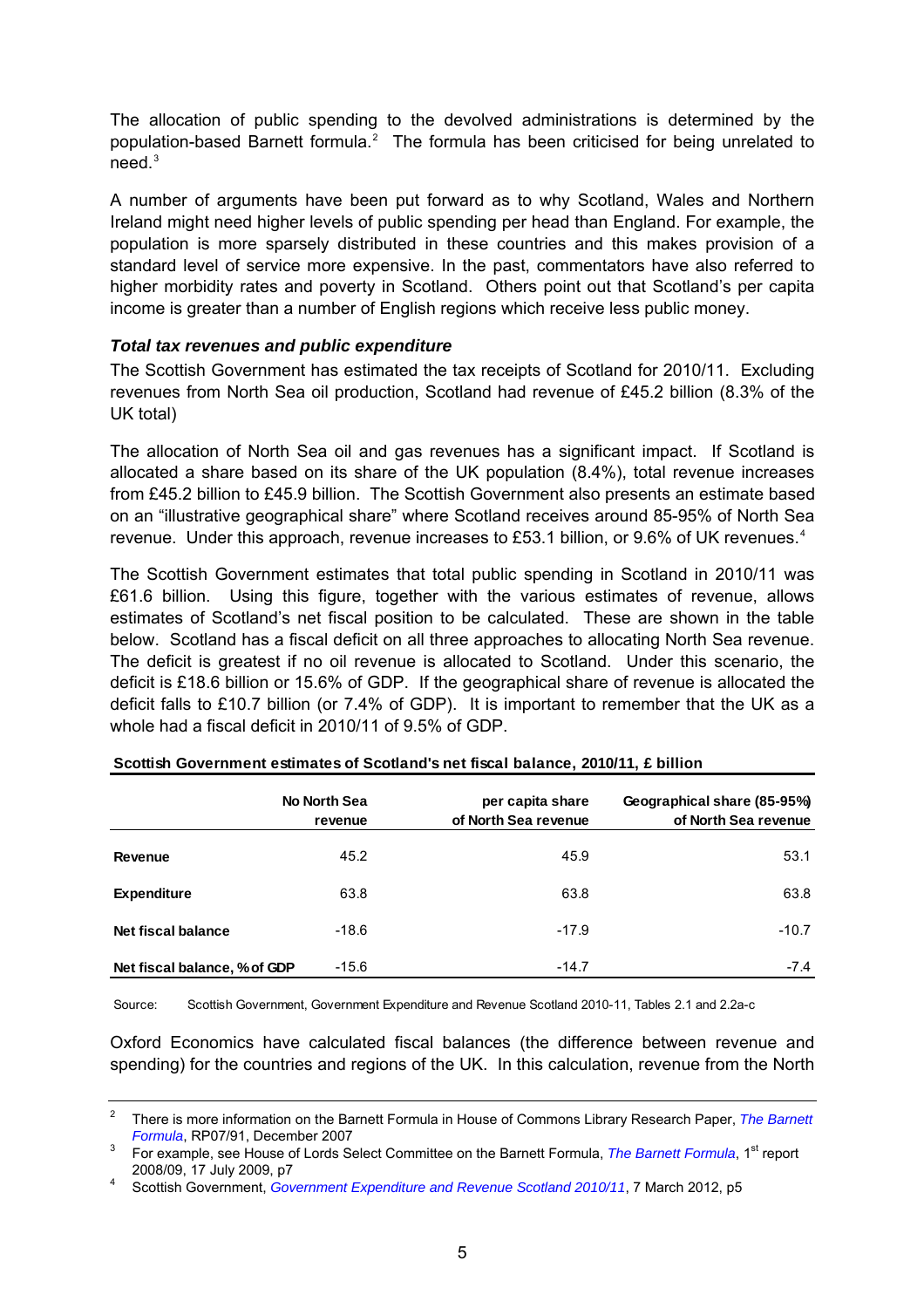<span id="page-5-0"></span>Sea is allocated to Scotland. The fiscal balances are shown in the chart below on a per head basis.

Scotland's deficit was around £2,750 per head in 2009/10 compared to £2,500 for the UK as a whole. Scotland's deficit per head is lower than those of Wales and Northern Ireland and five of the English regions. Four English regions have a lower deficit. Of these, only one (London), had a surplus in 2009/10.



## **Fiscal balance, £ per head, 2009/10**

## **3.2 Economic output**

## *Contribution to UK economy*

The table below highlights that Scotland's economy contributed 8% to the UK economy in 2010 using the gross value added (GVA) measure.

|                  | Contribution<br>to UK |
|------------------|-----------------------|
|                  | economy               |
| Scotland         | 8%                    |
| England          | 86%                   |
| Wales            | 4%                    |
| Northern Ireland | 2%                    |

Source: Note: Excludes extra regio and statistical discrepancy ONS, *NUTS 1 Headline workplace based GVA at current basic prices* , Table 1.1, Library calculations

Scotland's GVA per head was approximately £20,200 in 2010, very similar to the UK average of £20,500. GVA per head in Scotland was higher than all UK regions except for London and the South East. For further information on regional GVA, see the Library Standard Note [SN5795.](http://www.parliament.uk/briefing-papers/SN05795)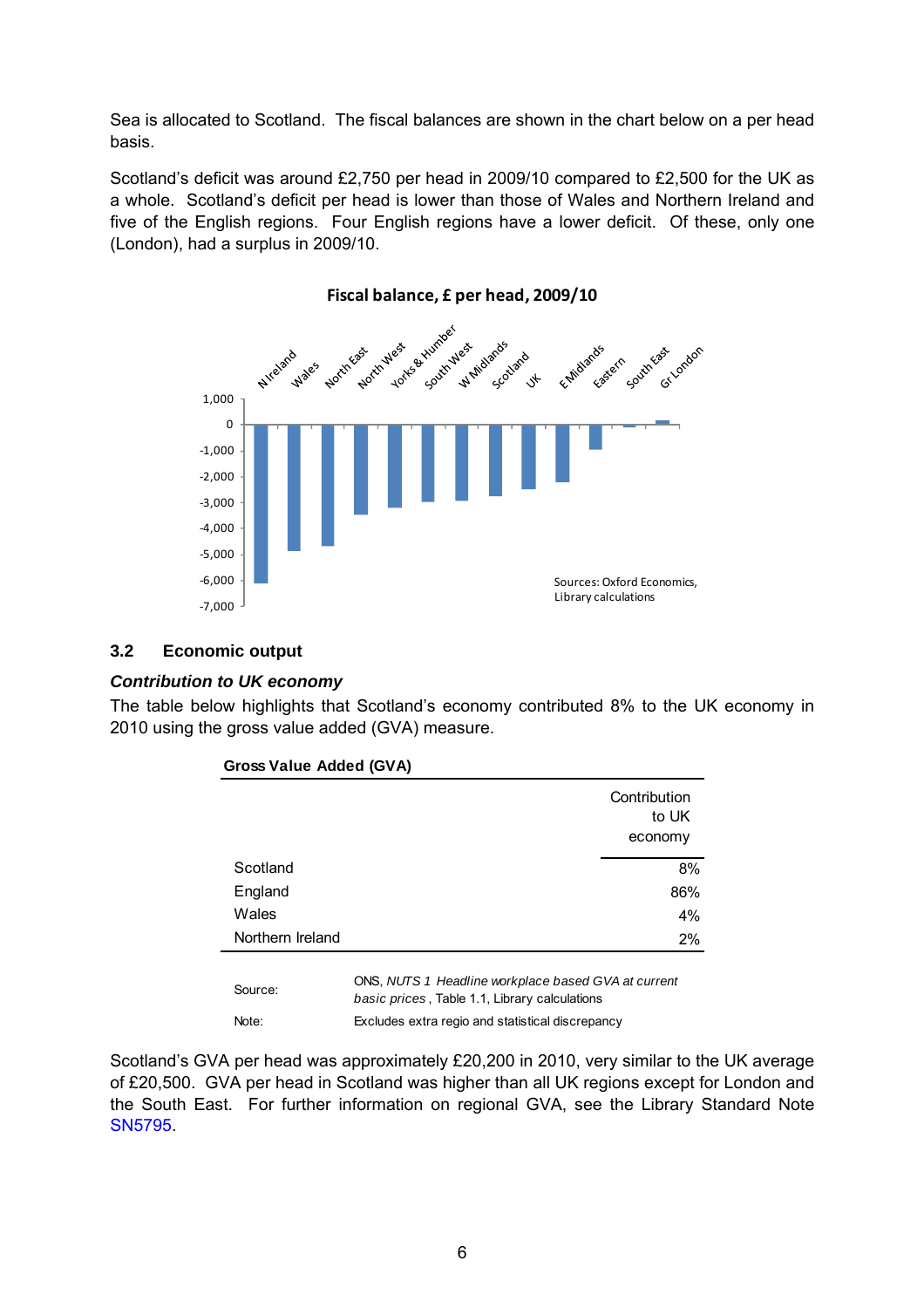## <span id="page-6-0"></span>*Growth*

Economic growth in Scotland and the UK as a whole since 1998 is shown in the chart below. Over the period as a whole, the UK economy has grown by 30% compared with 22.5% for **Scotland** 



Both the UK and Scottish economies have been affected by the financial crisis. The chart below shows that the recession has been slightly less deep in Scotland than in the UK as a whole. The level of economic output remains 3-4% below its pre-recession peak in both Scotland and the UK.



## *Sectoral breakdown*

Analysis of the contributions of different sectors to growth in 2009 (the latest year for which data is available) compared to 2008, when Scotland's economy contracted by 2.4% (compared to -3.4% for the rest of the UK) shows that financial and insurance activities contributed the most to growth, at 0.74 percentage points. Construction, and real estate activities both took over 1 percentage point off the rate of economic growth in Scotland.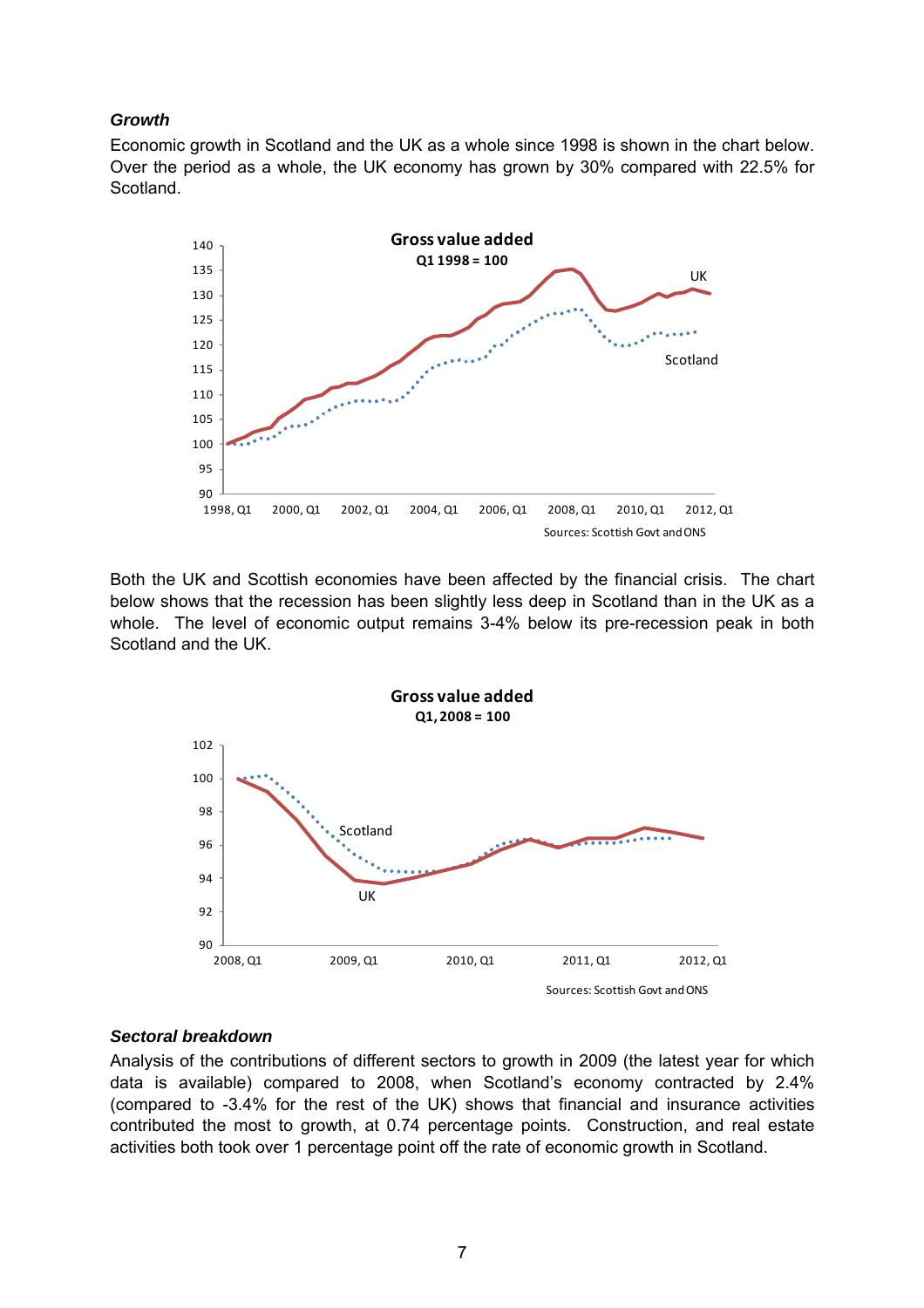| Top 5                                                   |      | Bottom 5                                             |         |
|---------------------------------------------------------|------|------------------------------------------------------|---------|
| Financial and insurance activities                      | 0.71 | Real estate activities                               | $-1.20$ |
| Mining and quarrying                                    | 0.39 | Construction                                         | $-1.09$ |
| Electricity, gas, steam and air-<br>conditioning supply | 0.36 | Professional, scientific and<br>technical activities | $-0.31$ |
| Human health and social work<br>activities              | 0.35 | Manufacturing                                        | $-0.28$ |
| Other service activities                                | 0.03 | Wholesale and retail trade,                          | $-0.25$ |

#### **Contribution to Scottish Gross Value Added (GVA) growth 2009 (percentage points)**

Source: ONS, NUTS1 Regional GVA 1997-2010 Table 1.3 and Library calculations

Manufacturing accounted for 11.4% of the Scottish economy in 2009 compared with 10.2% for the rest of the UK.<sup>[5](#page-7-0)</sup> Significant sectoral differences between the two economies include mining and quarrying which contribute 3.3% of Scotland's economy (0.3% for the rest of the UK economy); this partly reflects the contribution of hydrocarbon exploration and production, much of which is in Scottish waters. Information and communication contributes 3.8% of the Scottish economy, compared to 6.5% of the rest of the UK economy.

These two differences help to account for the fact that production (which includes manufacturing) contributes more to the economy in Scotland than in rest of the UK (19.0% vs 13.2%), while correspondingly service industries contribute less (72.2% in Scotland, 78.7% in the rest of the UK $1.6$  $1.6$ 

However, the composition of the Scottish economy has changed since 1997: the dominance of the manufacturing sector has been sharply reduced: manufacturing growth was negative in every year during 1997 to 2009, except 2005 to 2007.

Two sectors, the human health and social work activities sector, and the financial and insurance activities sectors, have both grown markedly since 1997 to stand as the second and fourth largest sectors in 2009.

<span id="page-7-0"></span><sup>5</sup> The sectors are: agriculture, forestry and fishing; mining and quarrying; manufacturing; electricity, gas, steam and air-conditioning supply; water supply – sewerage, waste management; construction; wholesale and retail trade, repair of motor vehicles; transportation and storage; accommodation and food service activities; information and communication; financial and insurance activities; real estate activities; professional, scientific and technical activities; administrative and support service activities; public administration and defence – compulsory social security; education; human health and social work activities; arts, entertainment and recreation; other service activities; activities of households.

<span id="page-7-1"></span>The figures for production and service industries do not sum to 100%, as they exclude the separate categories of agriculture, forestry and fishing, construction and the activities of households.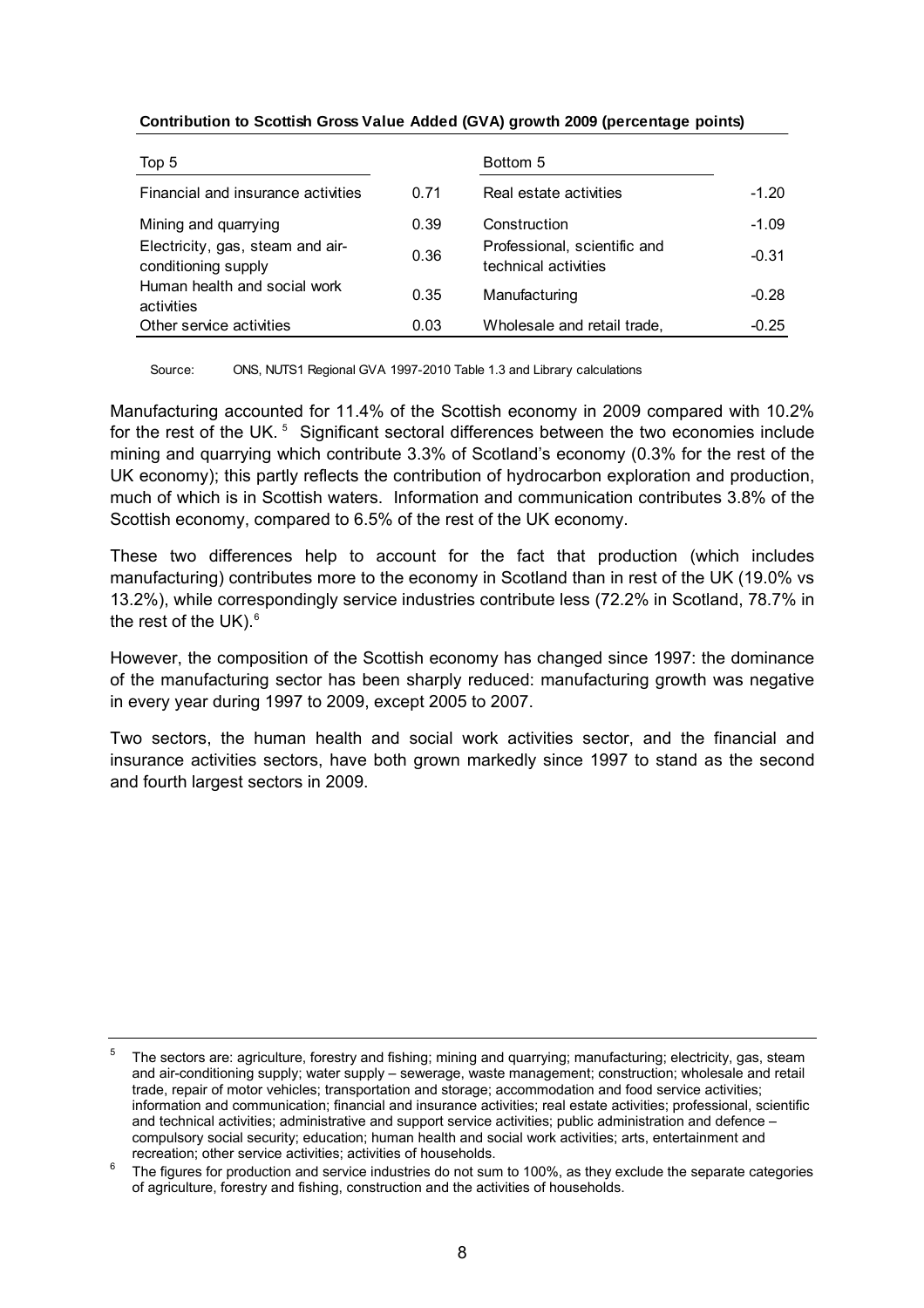#### <span id="page-8-0"></span>**Largest sectors of the Scottish economy**

|                                                         | Scotland | rest of UK |         |
|---------------------------------------------------------|----------|------------|---------|
|                                                         | 1997     | 2009       | 2009    |
| Manufacturing                                           | 19.0%    | 11.4%      | 10.2%   |
| Human health and<br>social work activities              | 7.6%     | 10.1%      | 7.9%    |
| Wholesale and retail trade,<br>repair of motor vehicles | 10.2%    | 9.7%       | 11.3%   |
| Financial and insurance<br>activities                   | 5.4%     | $9.0\%$    | 10.4%   |
| Construction                                            | 7.0%     | 7.8%       | $7.0\%$ |

Source: ONS, NUTS1 Regional GVA 1997-2010 Table 1.3 and Library calculations

## **3.3 Corporate statistics**

Around one-fifth of private sector economic activity in Scotland is accounted for by companies owned elsewhere in the UK. The *Scottish Business Survey* (SBS) has some [data](http://www.scotland.gov.uk/Resource/Doc/933/0123777.pdf#page=52) on company ownership:<sup>[7](#page-8-1)</sup>

- companies owned in the rest of the UK accounted for 19% of total private sector employment and 12% of manufacturing employment in Scotland in 2009;
- the proportions are larger on a gross value added (GVA) basis companies owned in the rest of the UK accounted for 23% of total private sector GVA and 22% of manufacturing GVA.

In addition, large companies (i.e. with 250 or more staff) based elsewhere in the UK employ roughly the same number of people in Scotland as large companies based in Scotland (with foreign companies also providing a significant contribution).

This data is from the Inter-Departmental Business Register cross-referenced with Dun & Bradstreet ownership data and published in the Scottish Government's *[Scottish Corporate](http://www.scotland.gov.uk/Topics/Statistics/Browse/Business/Corporate)  [Sector Statistics 2011](http://www.scotland.gov.uk/Topics/Statistics/Browse/Business/Corporate)*. These figures only cover employment in enterprises registered for PAYE or VAT, and so exclude smaller firms, which are more likely to have their employees in the same country in which they are headquartered. The figures also exclude public sector employment.

The table below shows Scottish employment by employees size band and country of ownership in 2011:

<span id="page-8-1"></span><sup>7</sup> This data is not available for England only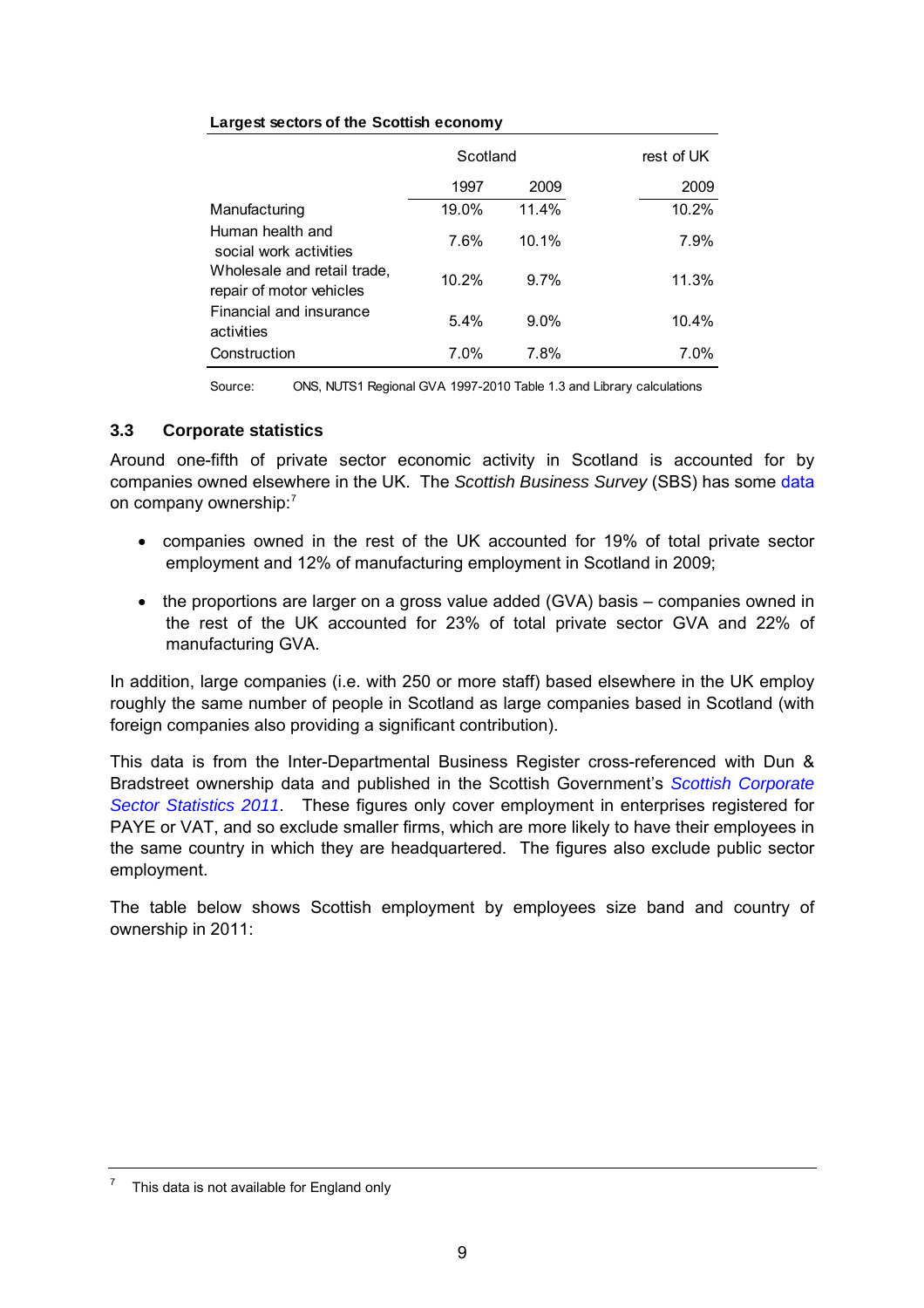|                               | <b>Employment</b> |                       |         |           | $%$ total |                       |        |       |
|-------------------------------|-------------------|-----------------------|---------|-----------|-----------|-----------------------|--------|-------|
| <b>Employees</b><br>size band | Scotland          | UK (excl<br>Scotland) | Abroad  | Total     | Scotland  | UK (excl<br>Scotland) | Abroad | Total |
| $0 - 49$                      | 611.320           | 4.590                 | 7.080   | 622.980   | 98%       | $1\%$                 | $1\%$  | 100%  |
| 50-249                        | 210.410           | 14.780                | 27.580  | 252,770   | 83%       | 6%                    | 11%    | 100%  |
| $250+$                        | 327.460           | 332.170               | 246.190 | 905.810   | 36%       | 37%                   | 27%    | 100%  |
| Total                         | 1,149,180         | 351,530               | 280.850 | 1.781.560 | 65%       | 20%                   | 16%    | 100%  |

<span id="page-9-0"></span>**Scottish employment by enterprise employees size band and country of ownership** March 2011

Source: Scottish Government, *Scottish Corporate Sector Statistics 2011* , table 3

Unsurprisingly, most of small company employment in Scotland is accounted for by Scottish companies.

There were 53 Scottish-based companies listed on the London Stock Exchange at the end of 2011, with a combined market value of £54 billion; the largest company was SSE plc (an energy company) with a market value of £12 billion.

## **3.4 Foreign Direct Investment**

In terms of Foreign Direct Investment (FDI), while capital flows are not available in official statistics, the National Institute of Economic and Social Research (NIESR) stated that "the large number of Scottish firms which have been taken over by companies outside of Scotland suggests considerable direct investment inflows. Of course, these figures do not tell us about Scottish ownership of enterprises in the rest of the UK or overseas.<sup>[8](#page-9-1)</sup>

According to the Ernst & Young "European Investment Monitor", in 2009/10 there were 43 inward investment projects in Scotland, the highest country of the UK after England, and better than all the English regions except the South-East (328) and the West Midlands (47).

## **3.5 Unemployment**

Unemployment is currently 8.2% in both Scotland and the UK as a whole. $9$  The trends since 1993 are shown in the chart below. Unemployment was higher in Scotland than the UK for around 10 years from 1995. Scottish unemployment fell below the UK level between 2006 and 2009.

<span id="page-9-1"></span><sup>8</sup> National Institute for Economic and Social Research, *[National Institute Economic Review](http://ner.sagepub.com/content/219/1/F4.full.pdf)*, Number 219, January 2012, p F5 [subscription required] 9

<span id="page-9-2"></span>February – April 2012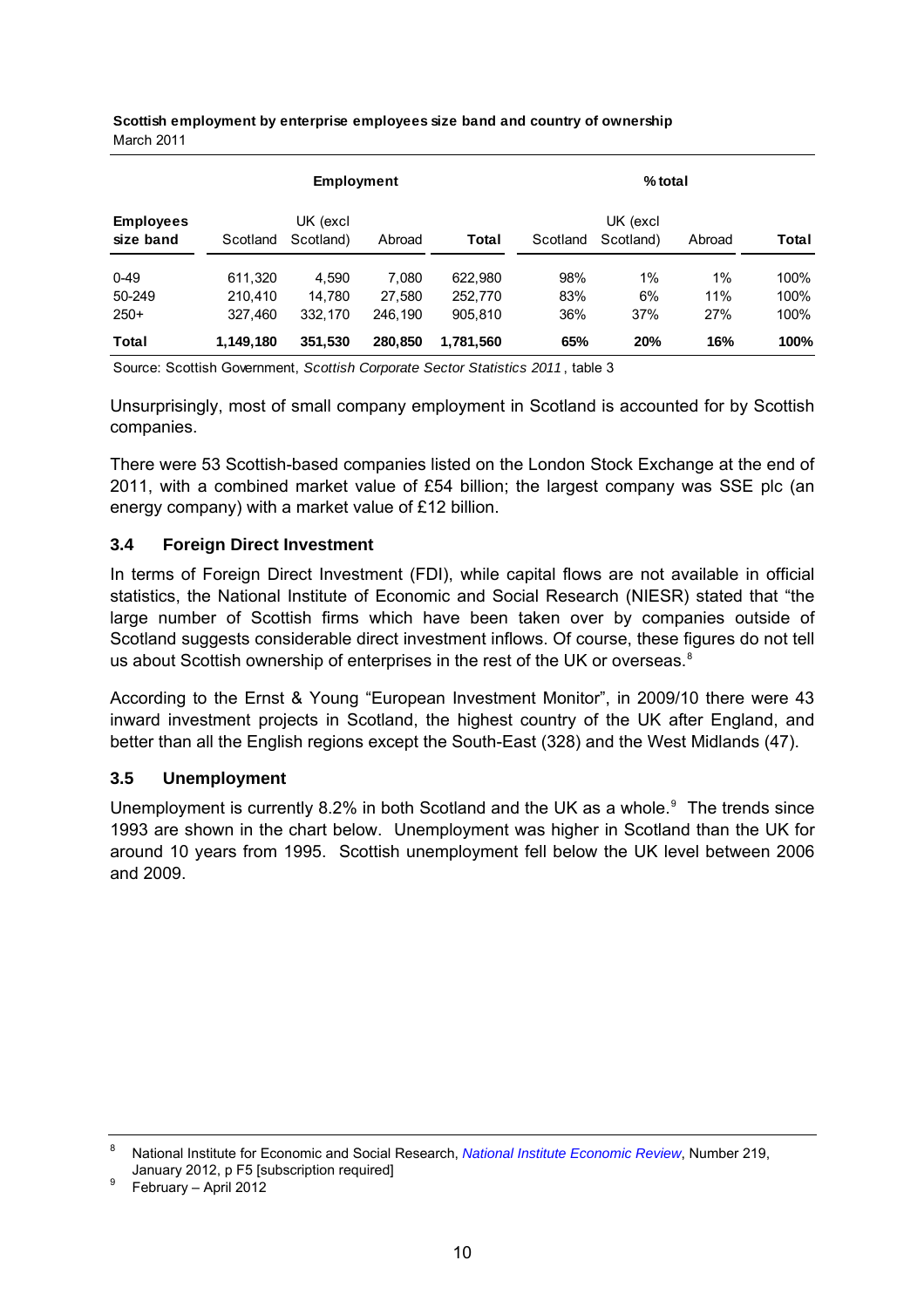<span id="page-10-0"></span>

## **4 Future issues**

## **4.1 The small and open nature of the Scottish economy**

In its report, *[Commentary: Scotland's currency and fiscal choices](http://ner.sagepub.com/content/219/1/F4.full.pdf+html)*, the National Institute of Economic and Social Research stated that "in economic terms, … Scotland is a small and very open economy". In reaching this assessment, it was noted that:

Combining official and the Scottish Government's experimental data series, the total value of exports and imports of goods and services, or all goods and services traded across Scotland's borders, is broadly the same as the value of output consumed within Scotland's borders.<sup>[10](#page-10-1)</sup>

As a small and very open economy, Scotland would be particularly exposed to exogenous economic shocks i.e. shocks that are caused by factors outside of Scotland's control. These shocks could be positive or negative in nature; for example, given the sizeable contribution of oil and gas to the economy (and by association the fiscal position), one such shock could be a significant move in global energy prices.

The report also found that Scotland was "more integrated with the rest of the UK than with Europe or the rest of the world". In terms of the annual growth rate of real GVA, it noted that "the trends for Scotland, the UK and the Euro Area are all very similar", and added that "the composition of Scotland's industrial structure and annual rate of retail sales price inflation are more correlated with the UK than Europe. The co-movement of cycles suggests that shocks will have a symmetric effect in both countries".<sup>[11](#page-10-2)</sup> This is perhaps unsurprising given that Scotland and the rest of the UK share a common economic policy.

## **4.2 Oil production and tax revenues**

Revenues to the UK Exchequer from hydrocarbons have been volatile over recent years, influenced by production levels and the oil price. In the 1998/99 financial year, when oil prices fell below \$10/barrel, revenues were £2.5 billion, but in 2008/09, when the oil price

<span id="page-10-1"></span><sup>10</sup> National Institute for Economic and Social Research, *[National Institute Economic Review](http://ner.sagepub.com/content/219/1/F4.full.pdf)*, Number 219, January 2012, p F5 [subscription required] 11 As above, p F6

<span id="page-10-2"></span>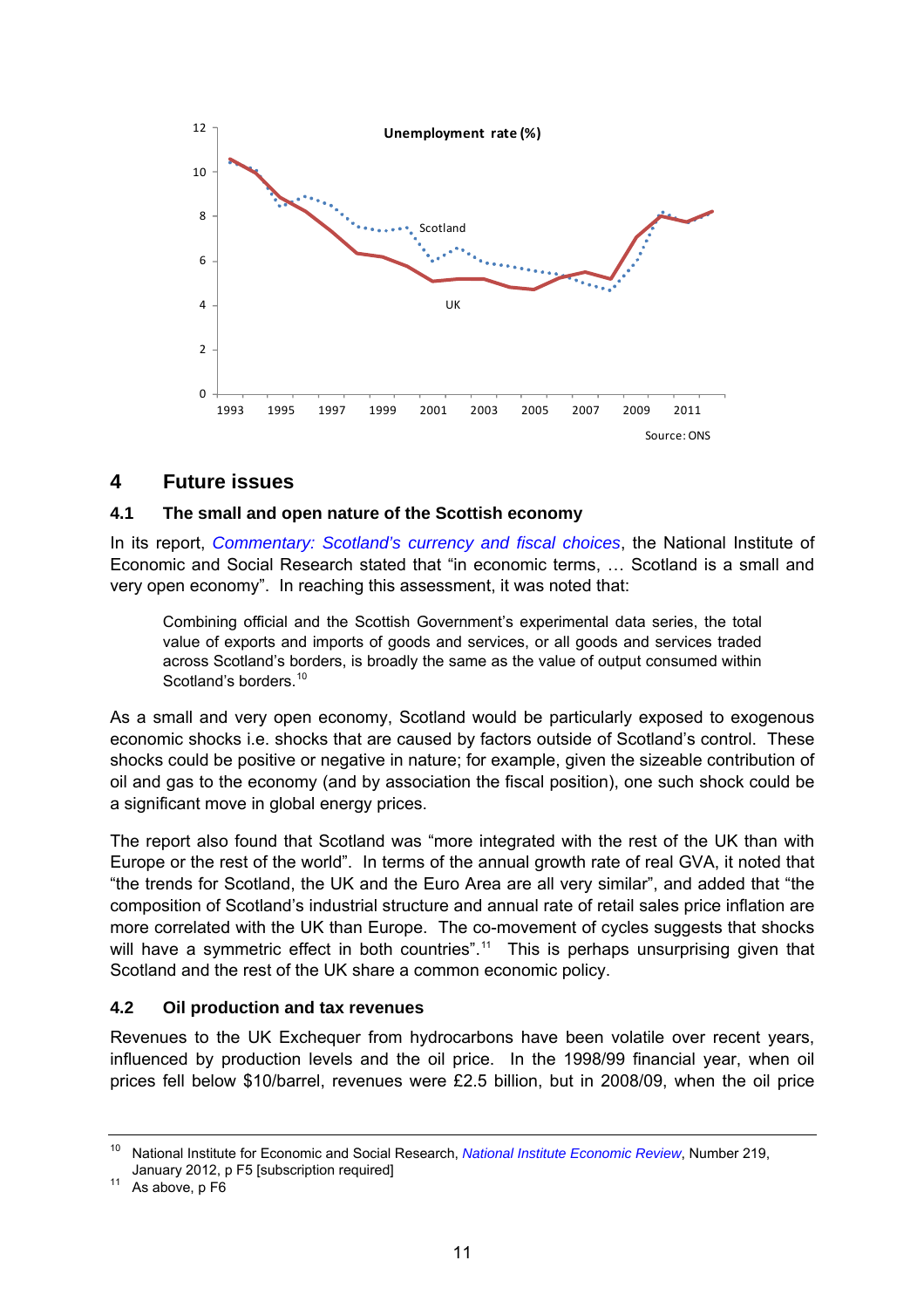peaked at nearly \$150/barrel, revenues were £[12](#page-11-0).9 billion.<sup>12</sup> The absolute peak in hydrocarbon-related revenues occurred in 1984/85 when, in real terms, a figure of £28.3 billion was achieved. Even in recent years, tax revenues from hydrocarbons have been volatile:



There are perhaps three key issues when considering the future contribution to tax revenues should Scotland become independent: the division of the UK Continental Shelf (UKCS), future production levels, and the price of oil.

In their 2008 paper, *[The Hypothetical Scottish Shares of Revenues and Expenditures from](http://www.scotland.gov.uk/Resource/Doc/133434/0061924.pdf)  [the UK Continental Shelf 2000 – 2013](http://www.scotland.gov.uk/Resource/Doc/133434/0061924.pdf)*, Professor Alexander Kemp and Linda Stephen of Aberdeen University considered what they termed "the boundary issue". They noted that this issue had been subject to debate "over many years", and that "in practice this would be subject to negotiation between the relevant Governments".

They presented some possible solutions, and in so doing highlighted the complicated nature of determining the exact position of the Scottish boundary of the UKCS:

There is some presumption that the line of equidistance should be employed to determine the boundary, and this was deployed in the negotiations between the UK Government and the other Governments which had Continental Shelves in the North Sea. But use of the line of equidistance has not been exclusively employed to determine boundaries, particularly after the ruling of the International Court in 1969 regarding the boundaries between West Germany, Denmark, and Belgium. A further legal feature is the line of jurisdiction in the North Sea for civil jurisdiction purposes [under the *Continental Shelf (Jurisdiction) Order 1968*, SI 1968 No. 892] established between Scotland and England in 1968 (latitude 55°50′N). Some legal opinion holds that this has set a precedent for the determination of the boundary for the division of the Continental Shelf, but this is open to dispute. In 1999 the median line principle was

<span id="page-11-0"></span><sup>12</sup> Scottish Government, *[Government Expenditure & Revenue Scotland 2009-2010](http://www.scotland.gov.uk/Resource/Doc/352173/0118332.pdf)*, June 2011, Table 5.1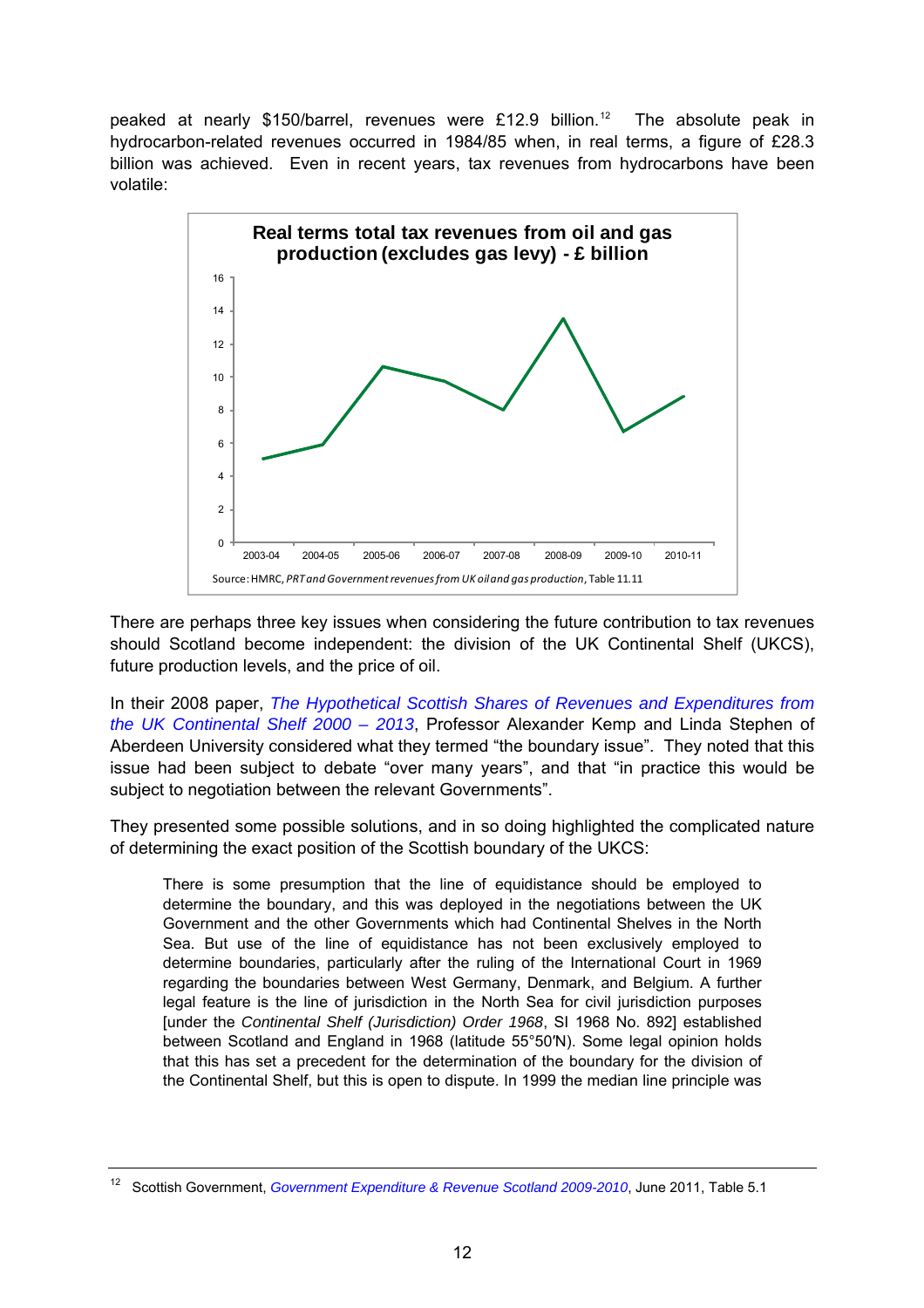employed to determine the boundary between Scotland and England for fisheries demarcation purposes [*Scottish Adjacent Water Boundaries Order 1999*].<sup>[13](#page-12-0)</sup>

The Scottish Government have calculated that, in 2010/11, Scotland's share of North Sea oil revenues would be 91% if the oil was apportioned on a geographical basis (based on the median line approach),<sup>[14](#page-12-1)</sup> but only 8% if revenues are apportioned on a per capita basis.<sup>[15](#page-12-2)</sup>

It is widely considered that North Sea oil and gas production has peaked already. Kemp and Stephen found that the "hydrocarbon production will continue the fall in the period to 2013 (and beyond) and gross revenues are likely to follow this downward trend [in recent production]".[16](#page-12-3)

The Office of Budget Responsibility's July 2011 [Fiscal Sustainability Report](http://budgetresponsibility.independent.gov.uk/wordpress/docs/FSR2011.pdf) says:

UK oil and gas revenues are expected to fall from a peak of 0.9 per cent of GDP in 2011-12 to 0.6 per cent in 2015-16 and then to between 0.1 and 0.2 per cent of GDP from 2028 onwards. In these projections many fields would cease production in the 2020s. At this point companies would receive tax relief for decommissioning expenditure. This is the main reason why PRT [Petroleum Revenue Tax], which only applies to older fields, turns negative at the end of that decade. $17$ 

A third unknown is the oil price – this has varied in recent years from a low of nearly \$9/barrel in November 1998 to a peak of almost \$150 in July 2008.[18](#page-12-5)

The price of oil would affect both the value of oil extracted, and the amount of tax derived from that. It would also affect production – deep water oil extraction is considerably more expensive than land drilling; a low oil price would mean that it would not be economical to extract hydrocarbons, and could reduce exploration. Conversely, a continuing strong oil price would encourage production and further exploration.

In terms of tax revenues derived from oil production, Kemp and Stephen stated:

It should be stressed that the projections of tax revenues are subject to much uncertainty. Thus oil prices have been very volatile and this should remain the case over the next few years. Further, there has been dramatic cost escalation in all activities in the UKCS, and a continuation of this will adversely affect taxable income. Production has also fallen at a considerably faster pace than forecast only a few years ago and predicting future production is also subject to much uncertainty. There are thus substantial downside risks to the projections made as well as some upside potential from still higher oil prices. The former risks are probably the stronger ones.<sup>[19](#page-12-6)</sup>

<span id="page-12-0"></span><sup>13</sup> Kemp, Professor Alexander G. and Stephen, Linda, *[The Hypothetical Scottish Shares of Revenues and](http://www.scotland.gov.uk/Resource/Doc/133434/0061924.pdf)* 

<span id="page-12-1"></span>*Expenditures from the UK Continental Shelf 2000 – 2013*[,](http://www.scotland.gov.uk/Resource/Doc/133434/0061924.pdf) June 2008, p4 14 It should be noted that the percentage figure for the geographic basis varies year-on-year (depending upon where on the UKCS the hydrocarbons were recovered) – the figure was 84% in 2006-07, but 95% in 2007-08 as all but 5% of hydrocarbons recovered were in the Scottish area of the UKCS as defined by the median line

<span id="page-12-2"></span>approach.<br><sup>15</sup> Scottish Government, Government Expenditure & Revenue Scotland 2010-2011, March 2012, Table 4.4, p33<br><sup>16</sup> Kemp, Professor Alexander G. and Stephen, Linda, *The Hypothetical Scottish Shares of Revenues and<br>Ex* 

<span id="page-12-4"></span><span id="page-12-3"></span><sup>&</sup>lt;sup>17</sup> Office for Budget Responsibility[,](http://www.scotland.gov.uk/Resource/Doc/133434/0061924.pdf) *Fiscal Sustainability Report,* p104, para 4.57, July 2011<br><sup>18</sup> US Energy Information Administration, *Europe Brent Spot Price FOB (Dollars per Barrel)*<br><sup>19</sup> Komp Professor Alexander

<span id="page-12-6"></span><span id="page-12-5"></span><sup>19</sup> Kemp, Professor Alexander G. and Stephen, Linda, *[The Hypothetical Scottish Shares of Revenues and](http://www.scotland.gov.uk/Resource/Doc/133434/0061924.pdf)  [Expenditures from the UK Continental Shelf 2000 – 2013](http://www.scotland.gov.uk/Resource/Doc/133434/0061924.pdf)*, June 2008, p4, p35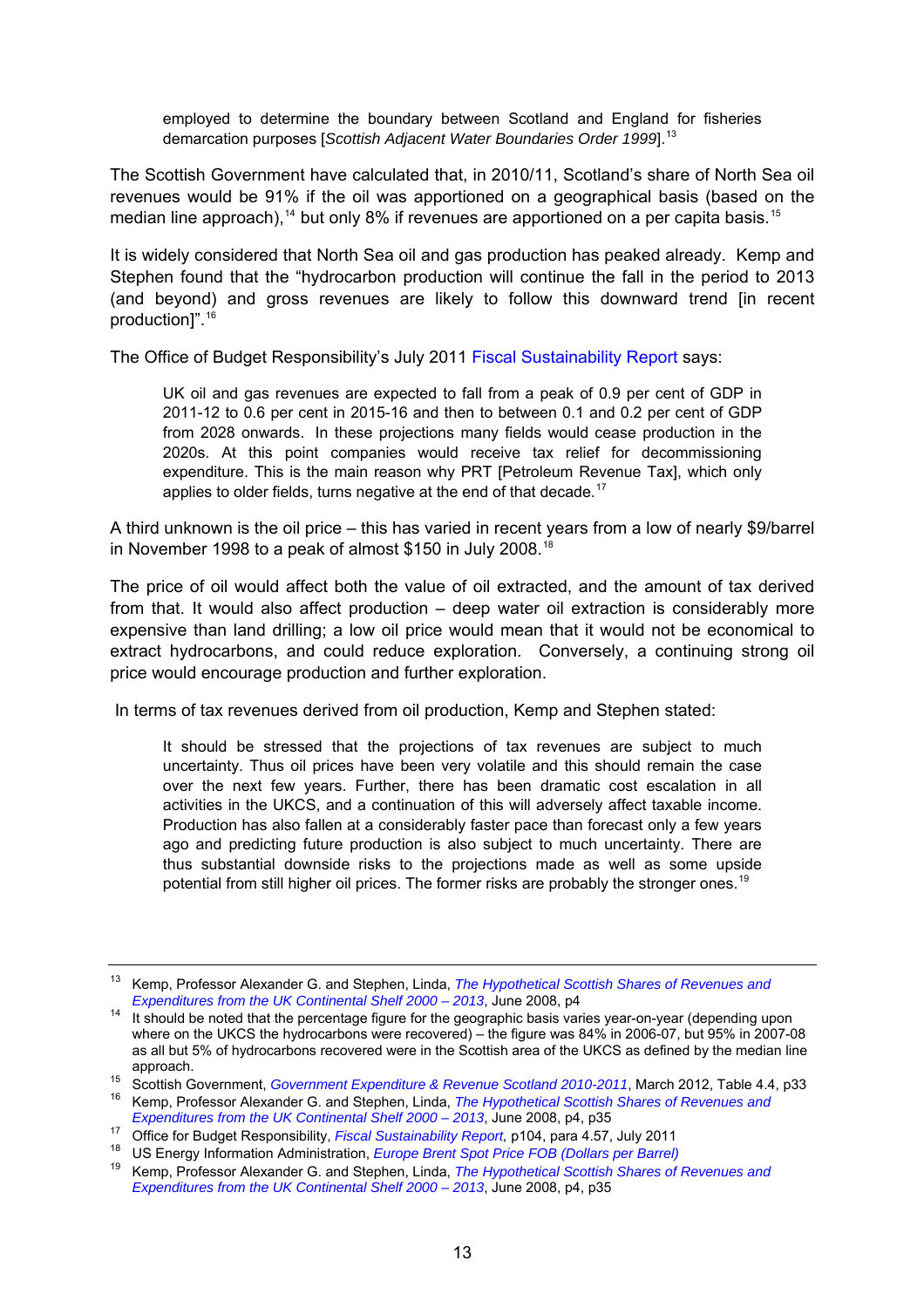## <span id="page-13-0"></span>**4.3 Debt transfer from the rest of the UK**

If Scotland was to become independent, the question would arise as to how much of the UK's debt burden it should assume.

NIESR have calculated that because Scotland's per capita gross value added is 98.7 per cent of the UK, "there is only marginal difference between apportioning debt on a per capita or pro rata basis".

Forecasting to 2014, by making an assumption about nominal GDP growth (which it assumes will grow by 15 per cent) and using the official net debt projections between 2009/10 and 2014, NIESR has calculated the UK's public debt in 2014. Taking Scotland's share of it, NIESR calculates that it will be either 80% or 70% of Scotland's GDP – the difference is explained by how the allocation of oil revenues is resolved (the higher figure for assuming oil reserves are allocated on a per capita basis, the lower assuming oil is assigned on a geographical basis).

The David Hume Institute published a paper in March 2012 took various approach to calculating Scotland's share of current UK net debt, which at the time of their calculations (January 2012) stood at 64.2%. Their research found that:

- Scottish GDP including a geographical share of oil would be £159bn resulting in a net debt/GDP ratio of 52.2%.
- Taking onshore GDP (without North Sea oil) indicates a net debt/GDP ratio of 66%.
- Calculating the ratio using Scottish GDP including a population share of oil GDP results in a net debt/GDP figure of 64.3%.<sup>[20](#page-13-1)</sup>

However, the paper concluded that "we have declined to create a final total of possible inherited debt. There are simply too many uncertainties and too many scenarios – most of which could change significantly by the time of the referendum  $-$  to provide sensibly any single figure that would be 'Scotland's debt total'". The paper added "the complexities of the situation will be fertile ground for political and economic debate going forward".<sup>[21](#page-13-2)</sup>

One such complexity was the fact that the UK Government owns almost all of RBS and a very significant proportion of Lloyds Banking Group (LBG), both of which have their corporate headquarters in Scotland. The headline Office for National Statistics (ONS) figures on public sector net debt exclude the temporary effects of the bank bailout – as the banks will eventually be sold back into the private sector, these give a better guide to the underlying state of the public finances.

However, the ONS also publishes figures *including* the temporary effects of the bank bailout. These show public sector debt as £2.2 trillion (around 145% of GDP) in 2011/12, up from £620 billion (43% of GDP) in 2007/08. These figures are rather misleading, however, as they count the liabilities of the public sector banks (including Lloyds and RBS) but *exclude* most of their assets.

<span id="page-13-1"></span><sup>20</sup> David Hume Institute, *[Issues Facing an Independent Scotland – Scotland's Share of UK Public Debt](http://www.davidhumeinstitute.com/images/stories/publications/other/Scottish_Share_of_UK_Debt.pdf)*, March

<span id="page-13-2"></span><sup>2012,</sup> p3 21 David Hume Institute, *[Issues Facing an Independent Scotland – Scotland's Share of UK Public Debt](http://www.davidhumeinstitute.com/images/stories/publications/other/Scottish_Share_of_UK_Debt.pdf)*, March 2012, p10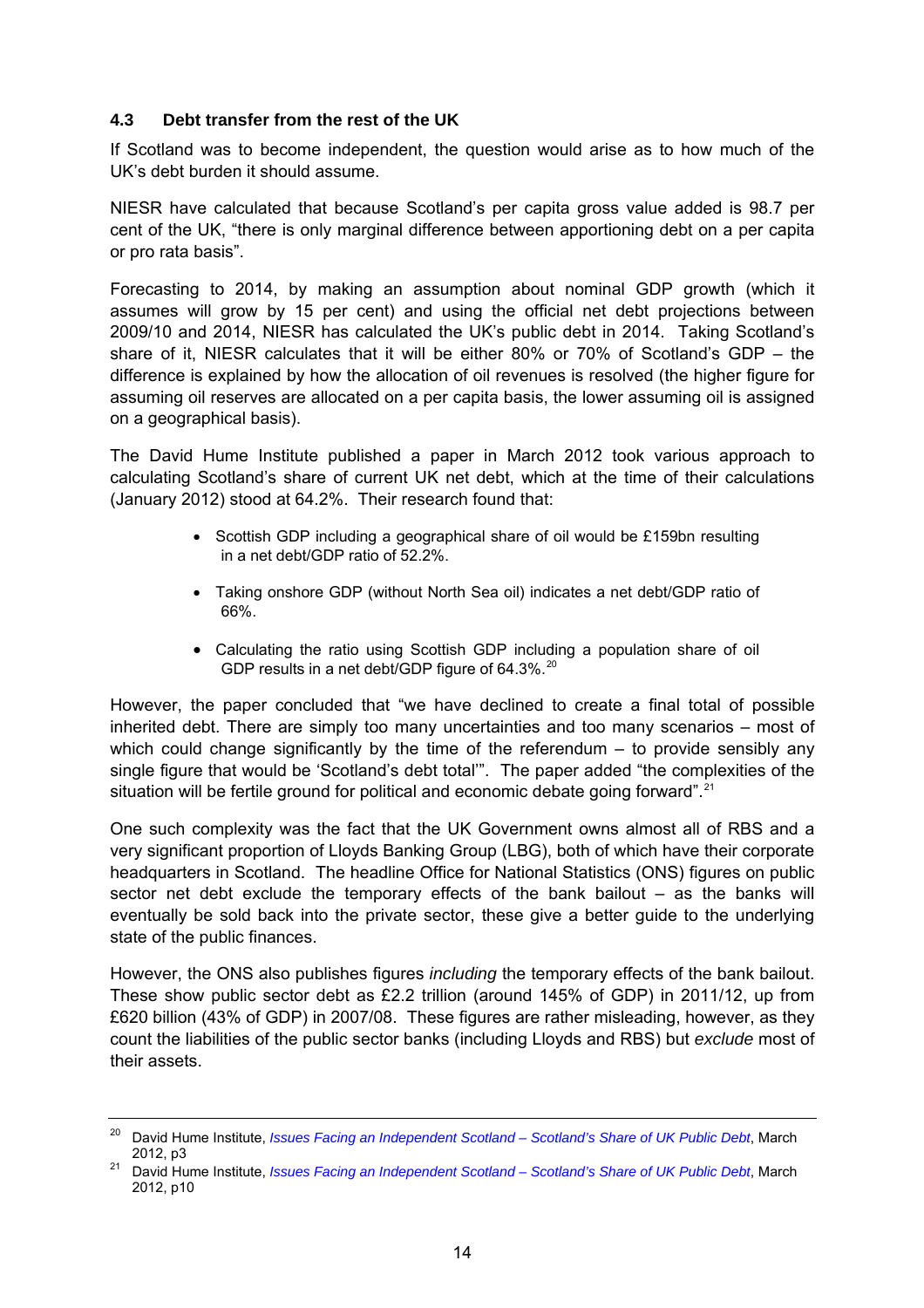<span id="page-14-0"></span>The David Hume Institute has analysed the Scottish Government's assessment of the UK government's financial sector interventions, which provides information on Scotland's share of the permanent effects of the interventions. According to the analysis, in the 2010/11 financial year Scotland received a population share of fees amounting to an income of £154 million. There were no capital or other outlays.<sup>[22](#page-14-1)</sup>

## **4.4 Issuance of bonds and credit ratings**

If Scotland became independent, it would have to establish a system of cash and debt management in order to manage its public finances. This would be necessary to fund any debt that the Scotland Government had, and also to finance the differences between tax receipts and expenditure during the financial year.

For both cash and debt instruments, a key consideration is the credit rating of the issuer. The rating provides a guide to how likely it is that a lender will receive both the interest and their money (the principal) back from the borrower on time. The risk of lending to a relatively good borrower is lower, and therefore the return (in this case the interest rate, or yield) demanded by the lender will also be lower (assuming all other conditions are the same).

In a working paper published in 2007, the European Central Bank studied the determinants of sovereign debt credit ratings using rating notations from the three main international rating agencies (Standard and Poor's, Moody's and Fitch Ratings) for the period 1995-2005, and noted that:

The main finding is that GDP per capita, real GDP growth, government debt, government effectiveness ["high quality of public service delivery and competence of bureaucracy"], external debt and external reserves, sovereign default indicator as well as being a member of European Union, are the most important determinants of the sovereign debt ratings. We find that the government related variables have a stronger effect than found in existing literature.<sup>[23](#page-14-2)</sup>

According to a *Financial Times* report in February 2012, the methodology of one ratings agency, Moody's Investor Services, "explicitly states that countries would be marked down if they did not have a long record", quoting that it states "immature economic and political institutions increase the risk of unpredictable behaviour in times of stress, inviting negative credit implications".

The Scotland Act 2012 allows Scottish Ministers to borrow from the National Loans Fund and commercial banks. The Act also contains a provision which would enable the UK Government to amend the borrowing arrangements to allow the issuing of bonds by the Scottish Government. The Treasury is currently consulting on the costs and benefits of granting this power to the Scottish Government.<sup>[24](#page-14-3)</sup>

If that change was brought into effect, then Scotland might require a decision on its credit rating to be made – however, such a rating would not necessarily be the same rating that was assigned to an independent Scottish Government.

<span id="page-14-1"></span> $22$  As above, pp9 and 10

<span id="page-14-2"></span><sup>23</sup> European Central Bank, *[What "Hides" Behind Sovereign Debt Ratings?](http://www.ecb.int/pub/pdf/scpwps/ecbwp711.pdf)*, Working Paper Series No 711,

<span id="page-14-3"></span>January 2007, p5 24 HM Treasury, *[The Scotland Act 2012: a consultation on bond issuance by the Scottish Government](http://www.hm-treasury.gov.uk/press_50_12.htm)*, June 2012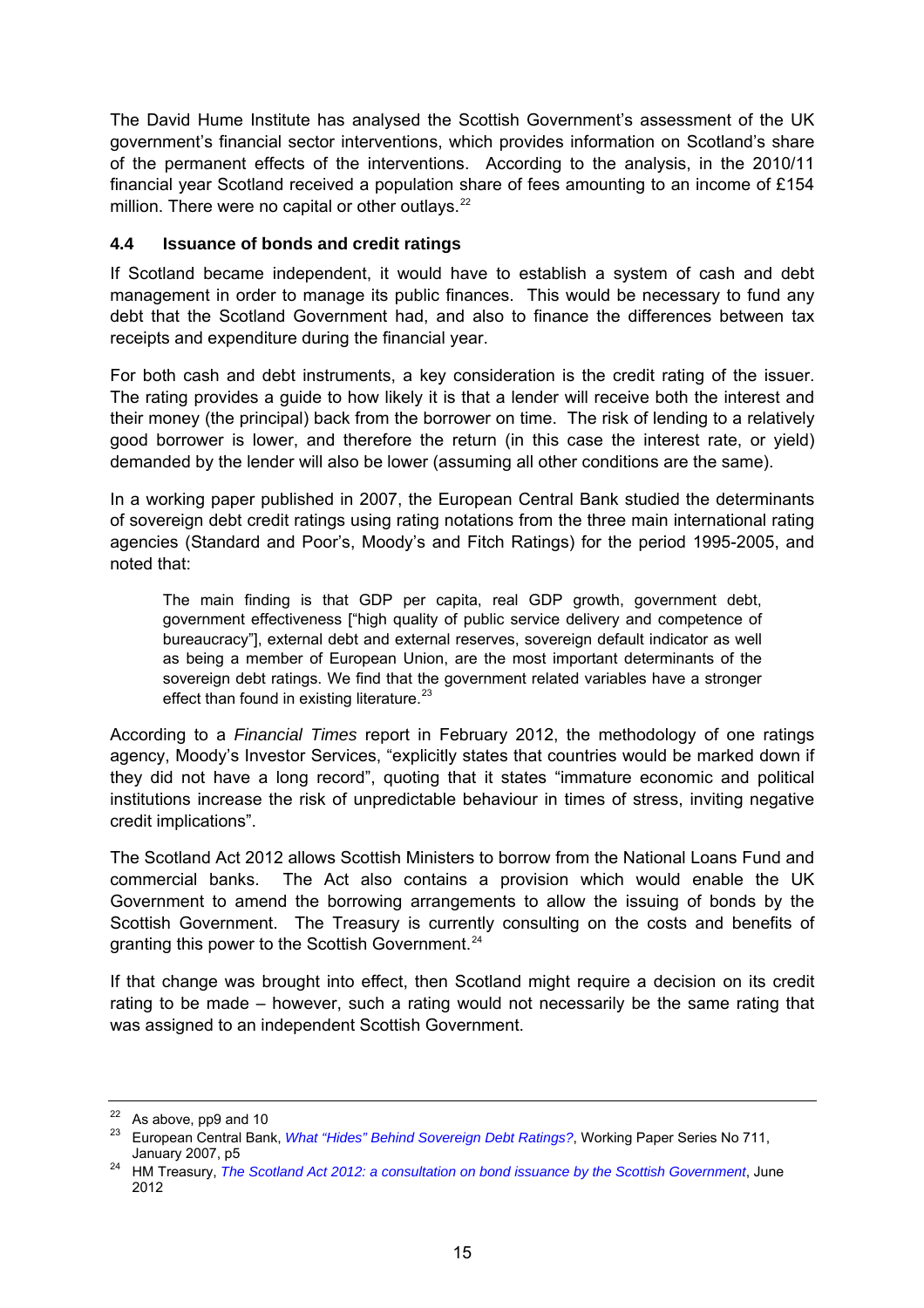<span id="page-15-0"></span>In the same report, the *Financial Times* stated that "the three leading credit rating agencies – Standard & Poor's, Moody's and Fitch – indicated an independent Scotland would not automatically inherit the UK's top-notch rating [of AAA]. Scotland could expect to receive an investment grade rating, but some notches below triple A, one agency told the FT privately". It added that "the agencies declined to comment publicly on the precise ratings Scotland could achieve because they do not undertake unsolicited ratings and the Scottish government has not yet sought a draft opinion".

The Scottish Government, on the other hand, have highlighted the importance of Scotland's asset base when it comes to determining its credit rating. The Cabinet Secretary for Finance, Employment and Sustainable Growth, John Swinney, said:

Inaccurate arguments have also been used to claim that Scotland will not secure a triple A credit rating and will therefore need to more rapidly curtail public expenditure or raise taxes. But this undervalues the strength of Scotland's asset base: remaining oil reserves with an estimated wholesale value of £1tn; more than £3bn of whisky exports; the oil and gas research and development skills vested in the north-east; our highly diversified financial services sector; and the untapped potential of our wind, wave and tidal power. $25$ 

The *Financial Times* also reported that Mr Swinney was "confident of a top rating because 'it was difficult to deny the effectiveness and strength of the economy".<sup>[26](#page-15-2)</sup>

## **4.5 Currency**

An independent Scotland would need to make a decision on its currency. There are broadly three options:

- a. adopt their own currency;
- b. retain the pound sterling (either formally or informally);
- c. adopt the euro.

## *Own currency*

If Scotland was to adopt its own currency, a number of key issues would arise such as the level of the exchange to the pound sterling, and a foreign exchange policy would be need to be developed. A central bank would presumably need to be established, and foreign reserves would need to be accumulated.

A Scottish currency could be volatile against the pound sterling, and exporters and importers might face costs in order to insure against adverse currency movements. In order to address this, a currency policy to peg to the pound sterling could be adopted.

## *Pound sterling*

John Swinney, MSP, the Finance Minster in the Scottish Government, has said that an independent Scotland would retain the pound. Speaking in June 2012, he said:

Retaining the pound under independence is something that I believe is in the interests of Scotland, the rest of the UK and the stability of Sterling itself.

<span id="page-15-2"></span><span id="page-15-1"></span><sup>&</sup>lt;sup>25</sup> ["Scotland can go it alone and stay triple A"](http://www.ft.com/cms/s/0/66bca4c2-4cf0-11e1-bdd1-00144feabdc0.html#axzz1lazAsdz3), Financial Times, 1 February 2012 [subscription required]<br><sup>26</sup> ["Doubt cast on any future Scottish sovereign rating"](http://www.ft.com/cms/s/0/c289e5f8-4e80-11e1-8670-00144feabdc0.html#axzz1lazAsdz3), Financial Times, 5 February 2012 [subscription required